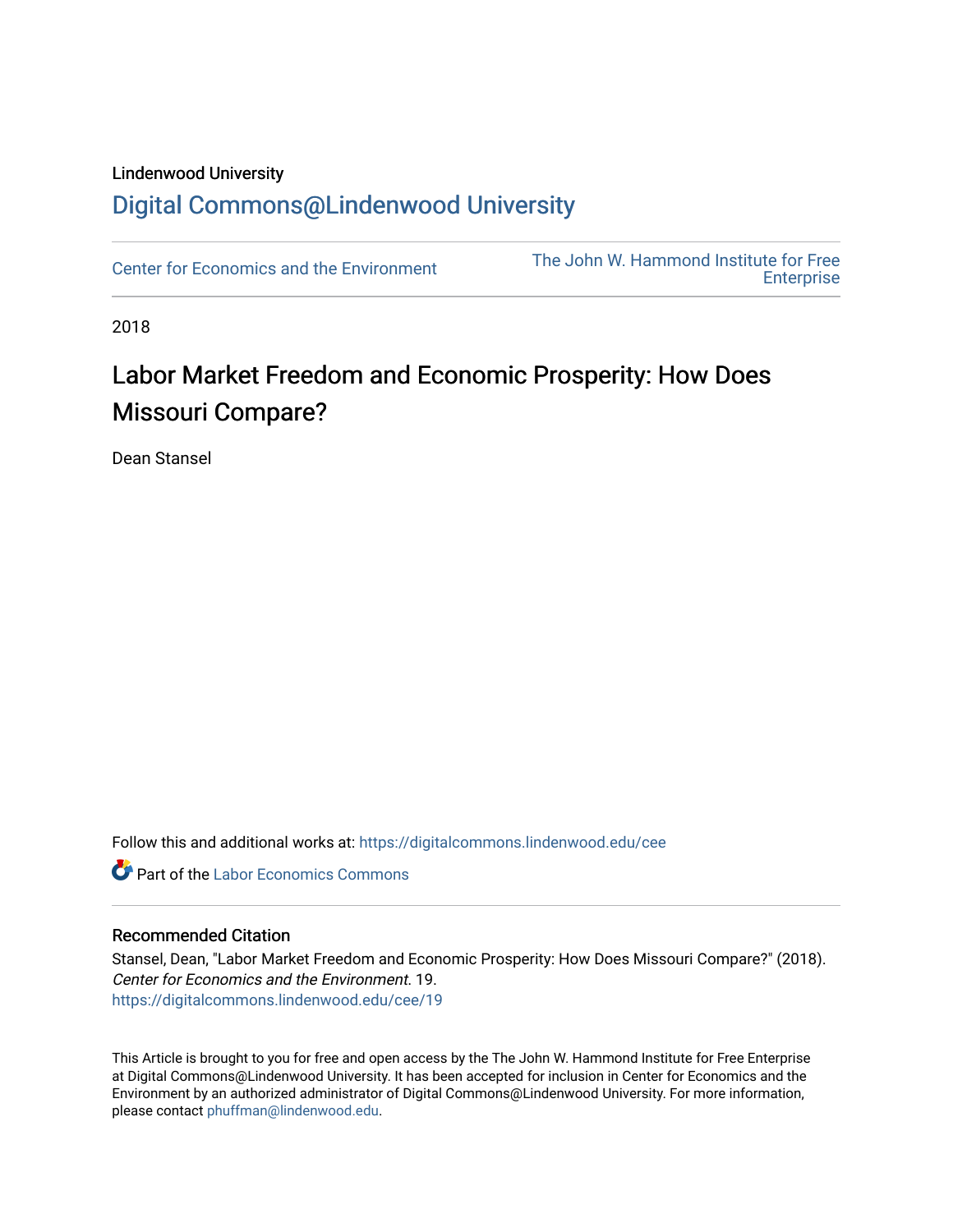

The Center for Economics and the Environment is an economics research center in the John W. Hammond Institute for Free Enterprise. Its focus includes policyoriented research on the business and economic environment, particularly of state and local economies.

> **CEE Policy Series Number 33 2018**

**A version of this paper appeared in the Missouri Policy Journal, Number 7, Fall/Winter 2018.** 

# **Labor Market Freedom and Economic Prosperity: How Does Missouri Compare?**

#### **By Dean Stansel**

#### **EXECUTIVE SUMMARY**

Government restrictions on workers and employers tend to have a dampening effect on their ability to thrive. There have been numerous studies of the relationship between state labor market restrictions and labor market outcomes (as well as economic outcomes in general). As theory would imply, that literature generally has found a positive relationship between labor market freedom and various measures of positive economic outcomes. After a discussion of the concept of economic freedom and how it is measured in labor markets, this paper briefly reviews that literature. It also provides a detailed examination of how Missouri compares to its neighboring states and the U.S. average on a variety of measures of both labor market freedom and economic prosperity. Many other states are doing better than Missouri in both areas. A prescription for policy reforms that will move to correcting that disparity is provided.

#### **1. INTRODUCTION**

More than two centuries ago, the founding father of economics, Adam Smith, wrote his seminal treatise, *An Inquiry into the Nature and Causes of the Wealth of Nations*. In it he emphasized the importance of a "simple system of natural liberty," one in which government restrictions on the economy are kept to a minimum. About 30 years ago, Nobel Laureate economists Milton Friedman, Gary Becker, and Douglas North, among other economists and public policy experts, embarked on an effort to measure the extent to which nations lived up to that ideal model. Their efforts resulted in *Economic Freedom of the World: 1975-1995*, <sup>1</sup> now an annual report in its 21st edition produced by the Fraser Institute in cooperation with think tanks all over the globe. The report's authors describe "economic freedom" as follows:

"The cornerstones of economic freedom are personal choice, voluntary exchange, open markets, and clearly defined and enforced property rights. Individuals are economically free when they are permitted to choose for themselves and engage in voluntary transactions as long as they do not harm the person or property of others. When economic freedom is present, the choices of individuals will decide what and how goods and services are produced. Put another way, economically free individuals will be permitted to decide for themselves rather than having options imposed on them by the political process or the use of violence, theft, or fraud by others." (Gwartney et al.,  $2017$ ,  $1)^2$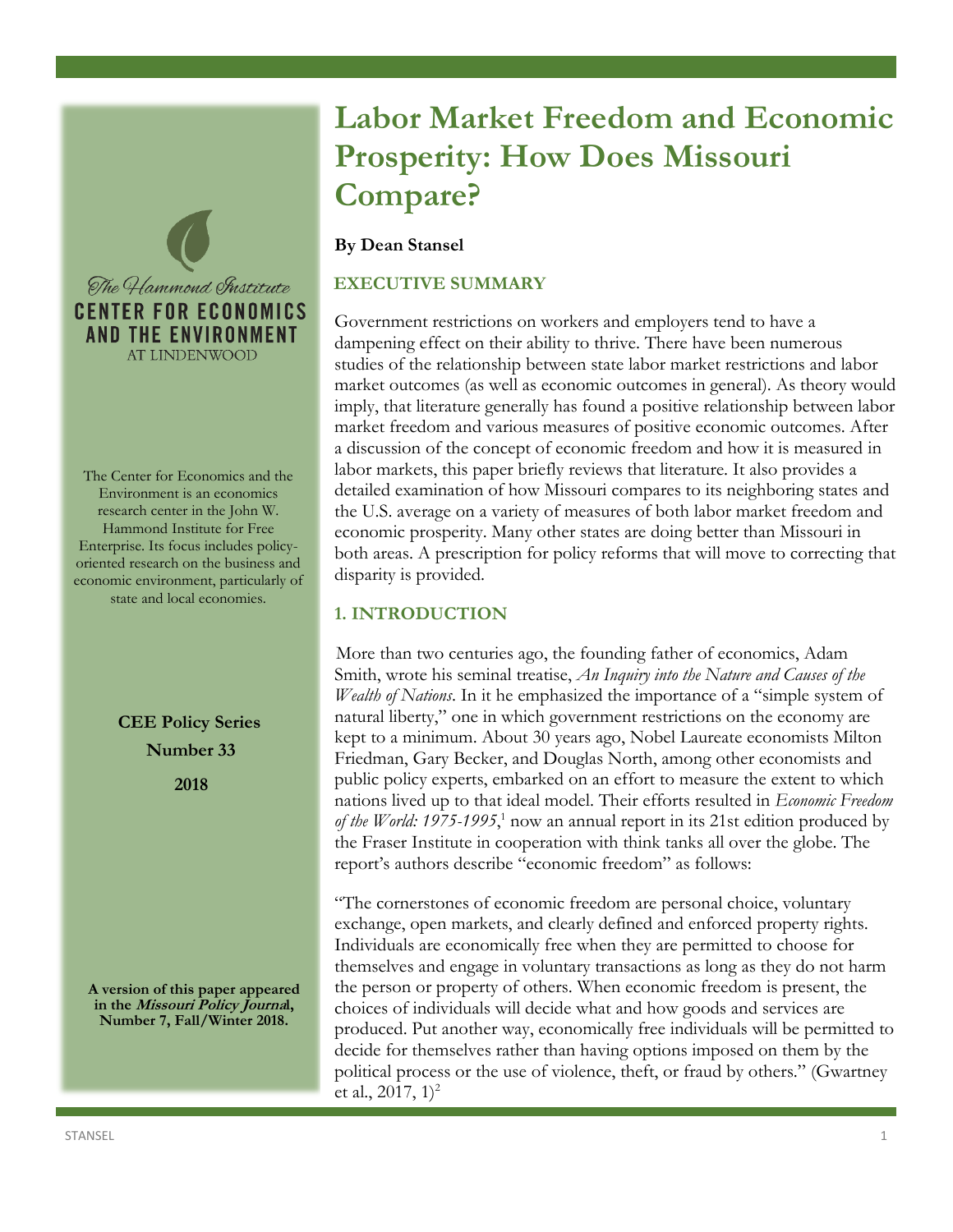A few years after the publication of the first *Economic Freedom of the World* report, the Fraser Institute produced a state-level version that examined the U.S. states and Canadian provinces. That report, *Economic Freedom of North America* (EFNA), also is produced annually and is in its 13<sup>th</sup> edition.<sup>3</sup> Stansel (2013)<sup>4</sup> and Stansel (2018)<sup>5</sup> provide a local-level version for U.S. metropolitan statistical areas.

This paper examines the relationship between economic freedom and economic prosperity. The focus is on Missouri's labor market. Could it be that by increasing the ability of Missouri's labor force to more freely negotiate wage contracts and agree with employers on working conditions the state could realize improved overall economic conditions? Could changes in Missouri's labor market help improve its dismal economic record of slow growth and poor job creation?

The investigation proceeds as follows. Section 2 describes how we measure economic and labor market freedom in states. Section 3 details how Missouri compares to neighboring and Midwestern region states on a variety of measures of economic growth and labor market outcomes. Section 4 examines the previous literature on the relationship between economic (and labor market) freedom and economic prosperity. Section 5 provides a detailed discussion of how Missouri compares to neighboring and Midwestern region states on labor market freedom. Finally, Section 6 provides a prescription for policy reform.

#### **2. HOW WE MEASURE ECONOMIC FREEDOM AND LABOR MARKET FREEDOM**

The EFNA measures economic freedom using 10 variables in three policy areas, each designed to assess the level of government intervention into the workings of the private market. Area 1 measures government spending. It is comprised of three variables: General Consumption Expenditures by Government as a Percentage of Income, Transfers and Subsidies as a Percentage of Income, Insurance and Retirement Payments as a Percentage of Income. These three variables capture the sum total of government spending with the exception of capital outlays (for things like infrastructure, which can fluctuate substantially from year to year) and interest on debt (which usually is

related to the funding of capital outlays). Area 2 focuses on government taxation and has four variables: Income and Payroll Tax Revenue as a Percentage of Income, Sales Tax Revenue as a Percentage of Income, Property Tax and Other Taxes as a Percentage of Income, and a variable that measures Top Marginal Income Tax Rate and the Income Threshold at Which It Applies.

Area 3 is Labor Market Freedom and is the one area that this paper will focus on the most. It consists of three variables. One is full-time minimum wage income as a percentage of per capita personal income. This is used to measure the extent to which the minimum wage is a binding constraint on the labor market. That is, for a given minimum wage (e.g., the federal level of \$7.25) that price control will be more of a binding constraint in states where per capita income is lower. In higherincome states, that minimum wage will be less binding, because the market will already be paying a higher wage to a larger percentage of the workforce. Currently, 29 states and the District of Columbia have a minimum wage that is higher than the federal minimum wage. Increasingly, cities are raising their minimum wages even higher.

Also included is government employment as a percentage of total state employment.<sup>6</sup> This captures the extent to which public employers dominate labor markets, and thereby measures how much private employers have to compete with public employers for their employees. This is especially important because public sector employers do not face the same bottomline constraints as private sector business owners. The other component is a measure of union density, calculated as the percentage of total state employees in a union. Rather than a binary variable for whether or not a state is a "right to work" state, this variable provides a more precise measure of the extent to which labor unions play a role in labor markets.

For each of the 10 variables across the three areas, a standardized score is calculated in which the observation that provides the most economic freedom (e.g., lowest tax burden) gets a score of 10 and the one that provides the least economic freedom (e.g., highest tax burden) gets a score of 0. Every other observation falls proportionately between 0 and 10. Within each area, the scores for each state are averaged to get a score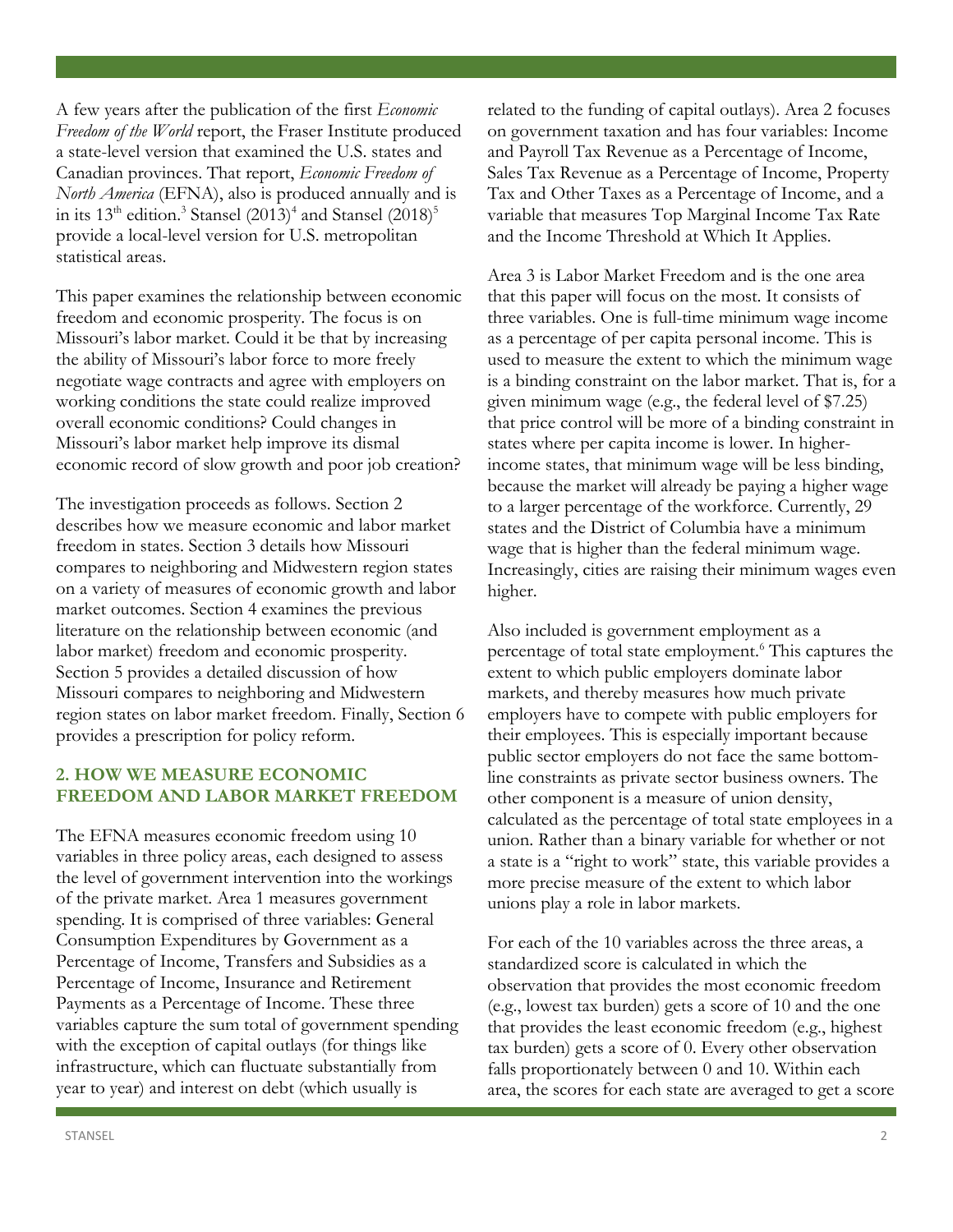

Table 1. Employment Growth in Missouri and Its Regional Neighbors

|                              | <b>Employment</b><br>Growth.<br>1981-2016 Rank | US | rank<br>$($ of 16 $)$ | <b>Regional Employment</b><br>Growth.<br>2000-2016 Rank | US | <b>Regional</b><br>rank<br>$($ of 16 $)$ |
|------------------------------|------------------------------------------------|----|-----------------------|---------------------------------------------------------|----|------------------------------------------|
| Missouri                     | 46.2%                                          | 36 | 10                    | 7.0%                                                    | 44 | 12                                       |
| <b>United States Average</b> | 68.5%                                          |    |                       | 17.1%                                                   |    |                                          |
| <b>Midwest Average</b>       | 44.3%                                          |    |                       | $6.0\%$                                                 |    |                                          |
| Neighboring State Average    | 47.7%                                          |    |                       | 9.5%                                                    |    |                                          |



Table 2. Wages and Salaries Growth in Missouri and Its Regional Neighbors

|                           | Wages and<br><b>Salaries</b><br>Growth,<br>1981-2017 Rank | US | Regional<br>rank | Wages and<br><b>Salaries</b><br>Growth.<br>(of 16) 2000-2017 Rank | US | Regional<br>rank<br>$($ of 16 $)$ |
|---------------------------|-----------------------------------------------------------|----|------------------|-------------------------------------------------------------------|----|-----------------------------------|
| Missouri                  | 404.9%                                                    | 39 | 10               | 58.3%                                                             | 43 | 12                                |
| United States Average     | 510.5%                                                    |    |                  | 73.0%                                                             |    |                                   |
| Midwest Average           | 375.8%                                                    |    |                  | 54.4%                                                             |    |                                   |
| Neighboring State Average | 413.8%                                                    |    |                  | 64.3%                                                             |    |                                   |

for that area. The three area scores are then averaged to get the overall economic freedom score for a state.

#### **3. HOW DOES MISSOURI COMPARE ON ECONOMIC PROSPERITY?**

For many years, Missouri's economy has tended to lag behind its neighbors as well as the rest of the country. This section will examine various measures of the labor market and the economy over the period 1981 to the present. That period was chosen to correspond to the full time period for which the state economic freedom index (EFNA) is available.

As Figure 1 illustrates, Missouri's annual employment growth has been below the U.S. average for 30 of the last 36 years, including 20 of the last 21, and behind its regional neighbors' average for 17 of those years, including five of the last seven. Table 1 shows the growth of employment over two periods, 1981-2016 and 2000-2016. Missouri's growth of 46.2% and 7.0% trails behind the U.S. and neighboring state averages in both periods, growing faster than only six of its 15 regionally neighboring states over the longer term and only four over the shorter term.<sup>7</sup>

A relatively poor comparison also exists with the unemployment rate. As Figure 2 shows, in 31 of the last 37 years, Missouri's unemployment rate has exceeded its regional neighbors' average, including 17 of the last 18 years. The only exception was 2017 when the two rates were the same, 3.8 percent.

has also lagged behind in the annual growth of wages and salaries. Figure 3 shows that Missouri wages and salaries have grown slower than the U.S. average for 30 of the last 37 years, including the last eight years in a row and 13 of the last 15. Table 2 shows the growth of wages and salaries over two periods, 1981-2017 and 2000-2017. Missouri's growth of 404.9% and 58.3% trails behind the U.S. and neighboring state averages in both periods, growing faster than only six of its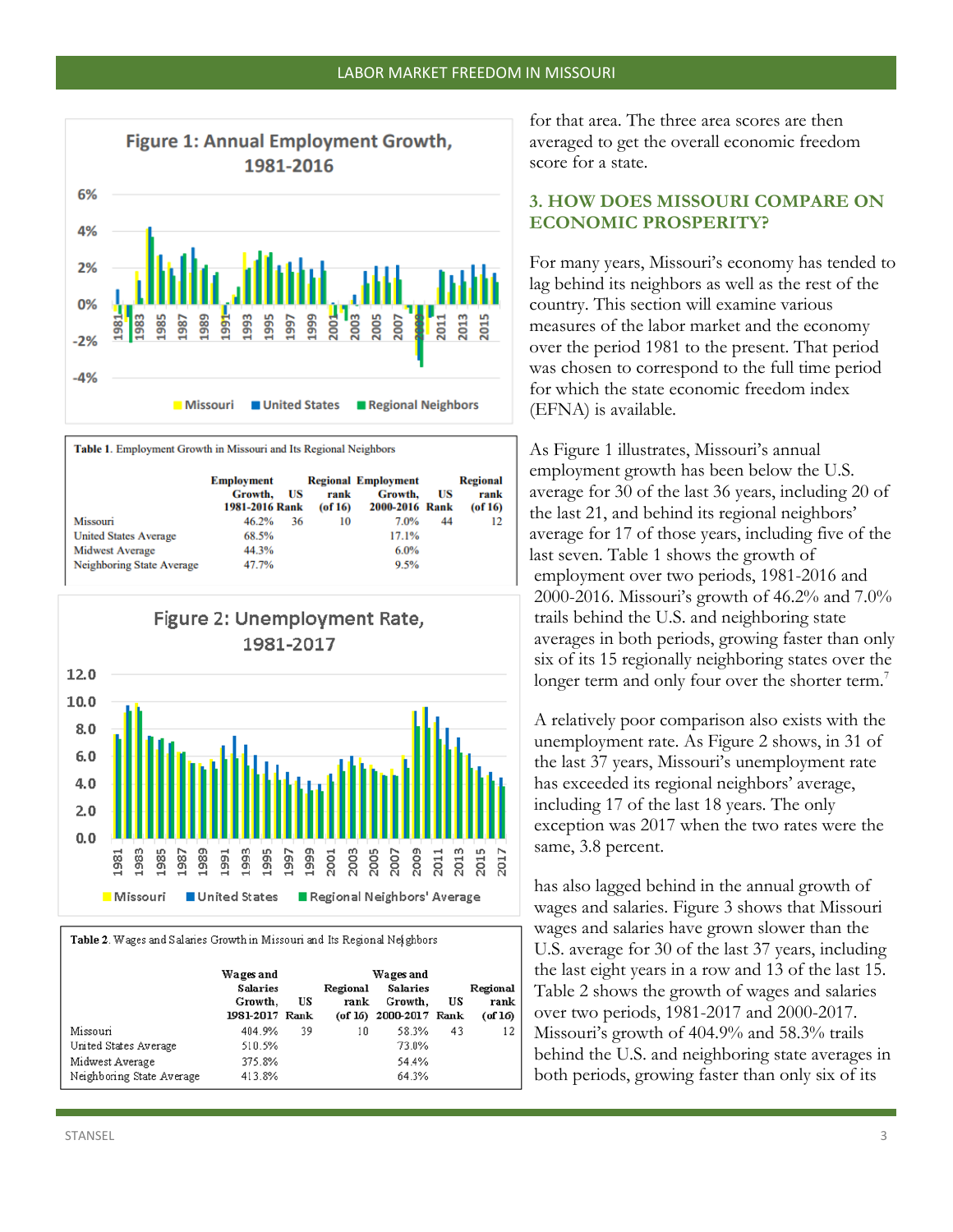15 regionally neighboring states over the longer term and only four over the shorter term. Table 2 here

As a result of that slow growth in wages and salaries, Missourians tend to have below average incomes. The U.S. average for per capita personal income in 2017 was \$50,392, 15.4% above Missouri's \$43,661. The average of Missouri's regional neighbors was \$46,904, 7.4% higher. As Figure 4 illustrates, Missouri has been below

# **Figure 3: Wages & Salaries, Annual %** Change, 1981-2017





Table 3. Per Capita Personal Income Growth in Missouri and Its Regional Neighbors

|                           | Per Capita<br>Personal<br>Income<br>Growth.<br>1981-2017 Rank | US | Regional<br>rank<br>$($ of $16)$ | Per Capita<br>Personal<br>Income<br>Growth.<br>2000-2017 Rank | US | Regional<br>rank<br>$($ of 16 $)$ |
|---------------------------|---------------------------------------------------------------|----|----------------------------------|---------------------------------------------------------------|----|-----------------------------------|
| Missouri                  | 318.4%                                                        | 41 | 15                               | 56.0%                                                         | 47 | 16                                |
| United States Average     | 347.5%                                                        |    |                                  | 64.7%                                                         |    |                                   |
| Midwest Average           | 348.7%                                                        |    |                                  | 67.5%                                                         |    |                                   |
| Neighboring State Average | 339.8%                                                        |    |                                  | 68.3%                                                         |    |                                   |

the U.S. average for every one of the last 37 years, and behind its regional neighbors' average for 16 of those years, including the last 13 years in a row.

Table 3 shows the growth of per capita personal income over two periods, 1981-2017 and 2000-2017. Missouri's growth of 318.4% and 56.0% trails behind the U.S., Midwest, and neighboring state averages in both periods, growing faster than only one of its 15 regionally neighboring states over the longer term and none of them over the shorter term.

The growth of state gross domestic product (GDP) shows how much the productive output of the state changes over time. As Figure 5 shows, annual GDP growth has been below the U.S. average for 26 of the last 37 years, including seven of the last eight, and behind its regional neighbors' average for 22 of those years, including six of the last eight. Table 4 shows the growth of employment over two periods, 1981-2017 and 2000-2017. Missouri's growth of 481.6% over the longer period trails behind the U.S. and neighboring state averages, growing faster than only six of its 15 regionally neighboring states. Over the shorter, more recent period, Missouri's growth of 61.5% trails behind the U.S., Midwest, and neighboring state averages, ranking dead last among its 15 regionally neighboring states and  $49<sup>th</sup>$  in the nation as a whole.

Finally, another way to assess the health of a state economy is to examine how fast the population is growing. From 1981 to 2017, the state's population has grown 24.0%, from about 4.9 million to about 6.1 million. The U.S. population has grown nearly twice as fast, at 41.9%. As illustrated in Figure 6, Missouri's annual growth has lagged behind the overall U.S. growth every one of the last 37 years. Its regional neighbors have also grown faster five of the last seven years.

As Table 5 shows, Missouri's population growth lags the U.S. and neighboring state averages for the more recent time period as well (2000-2017). Overall, based on the data described in this section for six different measures of the labor market and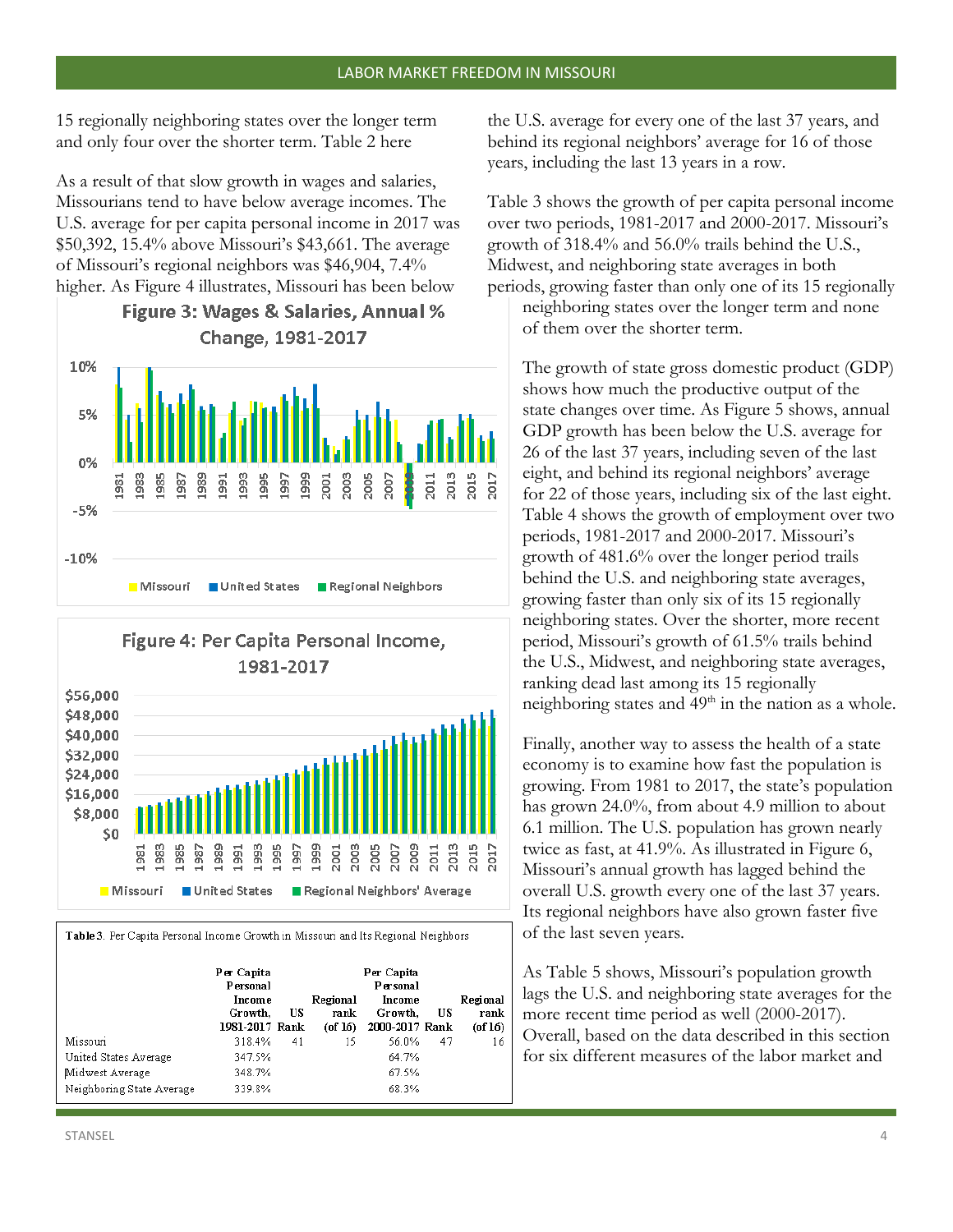the economy as a whole, the evidence clearly shows that Missouri's economy is underperforming.

#### **4. RELATIONSHIP BETWEEN ECONOMIC AND LABOR MARKET FREEDOM AND ECONOMIC PROSPERITY**

Over 200 articles cite the EFNA<sup>8</sup>. The vast majority of the literature that uses it in statistical tests finds that economic freedom is associated with positive economic outcomes such as faster economic growth, faster employment growth, lower unemployment, and higher levels of new business formation. Researchers frequently have found that labor market freedom has a relatively stronger association with these outcomes than the other two areas (government spending and taxation). This section will review some of that previous literature related specifically to labor market outcomes.

Garrett and Rhine (2011) found that economic freedom was positively associated with employment growth.<sup>9</sup> Of the three areas of the index, they found that the labor market freedom component was more strongly associated with employment growth than the other two areas. Cebula and Alexander (2015) found that the female labor force participation rate was positively associated with labor market freedom.<sup>10</sup> They did not include the overall economic freedom index. Wong and Stansel (2016) find similar results at the metro area level.<sup>11</sup>

Heller and Stephenson (2014) found that greater levels of state economic freedom were associated with lower unemployment and with higher labor force participation and employment-population ratios.<sup>12</sup> When examining the three areas of the index separately, the labor market freedom area was found to be negatively associated with unemployment, but it was not always statistically significant and the other two areas tended to have a larger coefficient. The relationship with the other two dependent variables tended to be insignificant. Heller and Stephenson (2015) found similar



**United States Nissouri** 

Table 4. GDP Growth in Missouri and Its Regional Neighbors

|                           | GDP<br>Growth.<br>1981-2017 Rank | US | Regional<br>rank | GDP<br>Growth.<br>(of 16) 2000-2017 Rank | US | Regional<br>rank<br>$($ of 16 $)$ |
|---------------------------|----------------------------------|----|------------------|------------------------------------------|----|-----------------------------------|
| Missouri                  | 481.6%                           | 38 | 10               | 61.5%                                    | 49 | 16                                |
| United States Average     | 609.8%                           |    |                  | 88.5%                                    |    |                                   |
| Midwest Average           | 470.5%                           |    |                  | 70.9%                                    |    |                                   |
| Neighboring State Average | 487.5%                           |    |                  | 81.4%                                    |    |                                   |



Table 5. Population Growth in Missouri and Its Regional Neighbors

|                           | Population<br>Growth.<br>1981-2017 Rank | US | Regional<br>rank<br>$($ of 16 $)$ | Population<br>Growth.<br>2000-2017 Rank | US | Regional<br>rank<br>(of 16) |
|---------------------------|-----------------------------------------|----|-----------------------------------|-----------------------------------------|----|-----------------------------|
| Missouri                  | 24.0%                                   | 28 | б                                 | $9.0\%$                                 | 32 | 10                          |
| United States Average     | 41.9%                                   |    |                                   | 15.4%                                   |    |                             |
| Midwest Average           | 15.0%                                   |    |                                   | 5.4%                                    |    |                             |
| Neighboring State Average | 21.5%                                   |    |                                   | 9.1%                                    |    |                             |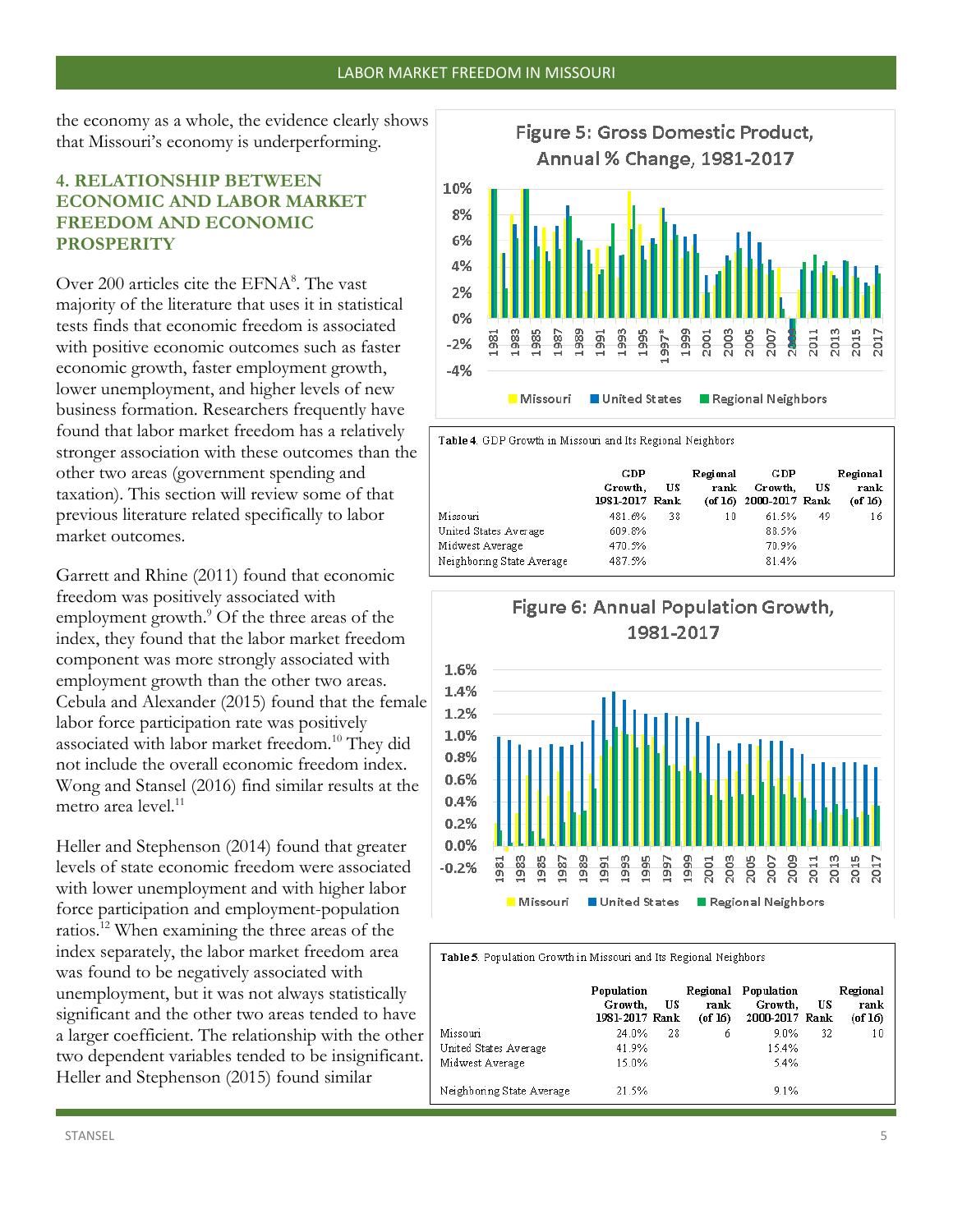results: a negative relationship between overall results: a negative relationship between overall economic freedom and state unemployment rates and a positive relationship between economic freedom and labor force participation rates and employment-population ratios.<sup>13</sup> Like their previous work, the labor market area was found to have a statistically significant relationship (the expected negative one) with unemployment but the other two areas had larger coefficients and labor market freedom was not associated with either of the other two outcomes. The authors conclude that their "finding that the size of government and the structure of taxation are more important than labor market policies *per se* is particularly suggestive that policies affecting new enterprises created by entrepreneurs plays a crucial role in explaining cross-state labor market conditions."

There is a substantial literature related to that relationship between economic freedom and entrepreneurial activity. The connection to the topic at hand is that when labor market restrictions create difficulties for employer-employee matches, those potential employees may be more likely to become entrepreneurs. In addition, restrictions on economic freedom in general may make it harder for those entrepreneurs to be successful. Hafer (2015) provides a recent discussion of that literature and finds that economic freedom is positively associated with two country-level measures of entrepreneurial activity.<sup>14</sup> At the state level, Sobel (2008) found state economic freedom to be positively associated with venture capital investments, patents, sole proprietorship growth rates, and firm establishment birthrates.<sup>15</sup> Hall and Sobel (2008) find a positive association with the Kauffman Index of Entrepreneurial Activity, and Wiseman and Young (2013) find one with net entrepreneurial activity (productive minus unproductive).<sup>16</sup>

Finally, a related literature exists on the minimum wage. It tends to find negative employment effects. That literature is too vast to review in detail here: Neumark et al. (2014) provides a good example. They find that higher effective minimum wages are associated with job losses for low-skilled workers, especially teenagers.<sup>17</sup> Similarly, the literature on the impact of unions is large. Krol and Svorny (2007) review some of that literature and provide findings that, like most other work, show a

negative relationship between union membership and the growth of state employment.  $18$ 

The previous literature indicates that economic freedom tends to be associated with good economic outcomes. Factors producing impediments to a more freely functioning labor market—e.g., minimum wages, unionization, and an excessively large public sector bureaucracy—tend to generate negative economic consequences for state economies as a whole. Figures 7- 9 provide some evidence of that relationship. Annual changes in EFNA labor market freedom scores (from 2000 to2015) are positively correlated with subsequent annual changes in employment (Figure 7) and wages and salaries (Figure 8) in the following year (from 2001 to 2016).<sup>19</sup> Those annual changes in freedom also are negatively correlated with unemployment rates (Figure 9) the following year.

#### **5. HOW DOES MISSOURI COMPARE ON LABOR MARKET FREEDOM?**

#### *Labor Market Freedom*

Before turning to specifically considering labor market freedom, it is useful to see how Missouri ranks in overall freedom. To see where Missouri ranks in terms of economic freedom, consider the numbers presented in Table 6. There we show Missouri relative to neighboring and Midwestern region states.

The most recent annual EFNA report (based on 2015 data) ranks Missouri 13<sup>th</sup> out of all states, down from  $7<sup>th</sup>$ in 1981 and  $5<sup>th</sup>$  in 1993, but only 7th out of its 16-state region. While Missouri is above the regional average, and well above states like Kentucky, Minnesota, and Illinois, it is well below states like South Dakota, Tennessee and Oklahoma. As a basis of comparison, we also show the ranking of Missouri using a similar assessment of economic freedom, the Freedom in the 50 States (F50S) report produced by the Cato Institute.  $20$  This report, using data for 2014, ranks Missouri a bit lower overall at 14<sup>th</sup> out of all states, down from 9<sup>th</sup> in 2008, but a bit higher at 6th among regional neighbors. $^{21}$ (Table A6 in the appendix lists the scores and ranks for all 16 states.) While overall economic freedom levels are not so bad, labor market freedom is a bit lower.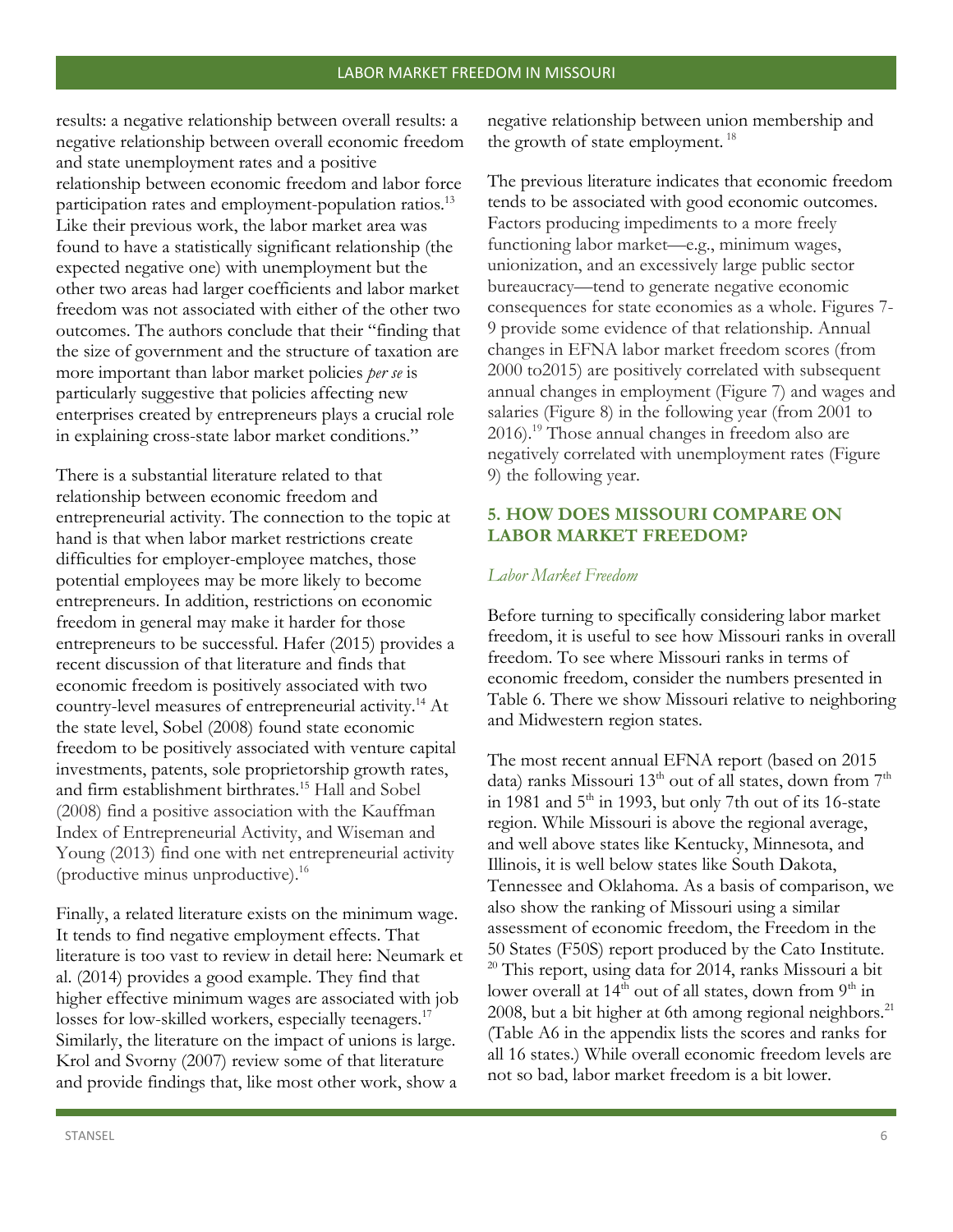#### LABOR MARKET FREEDOM IN MISSOURI



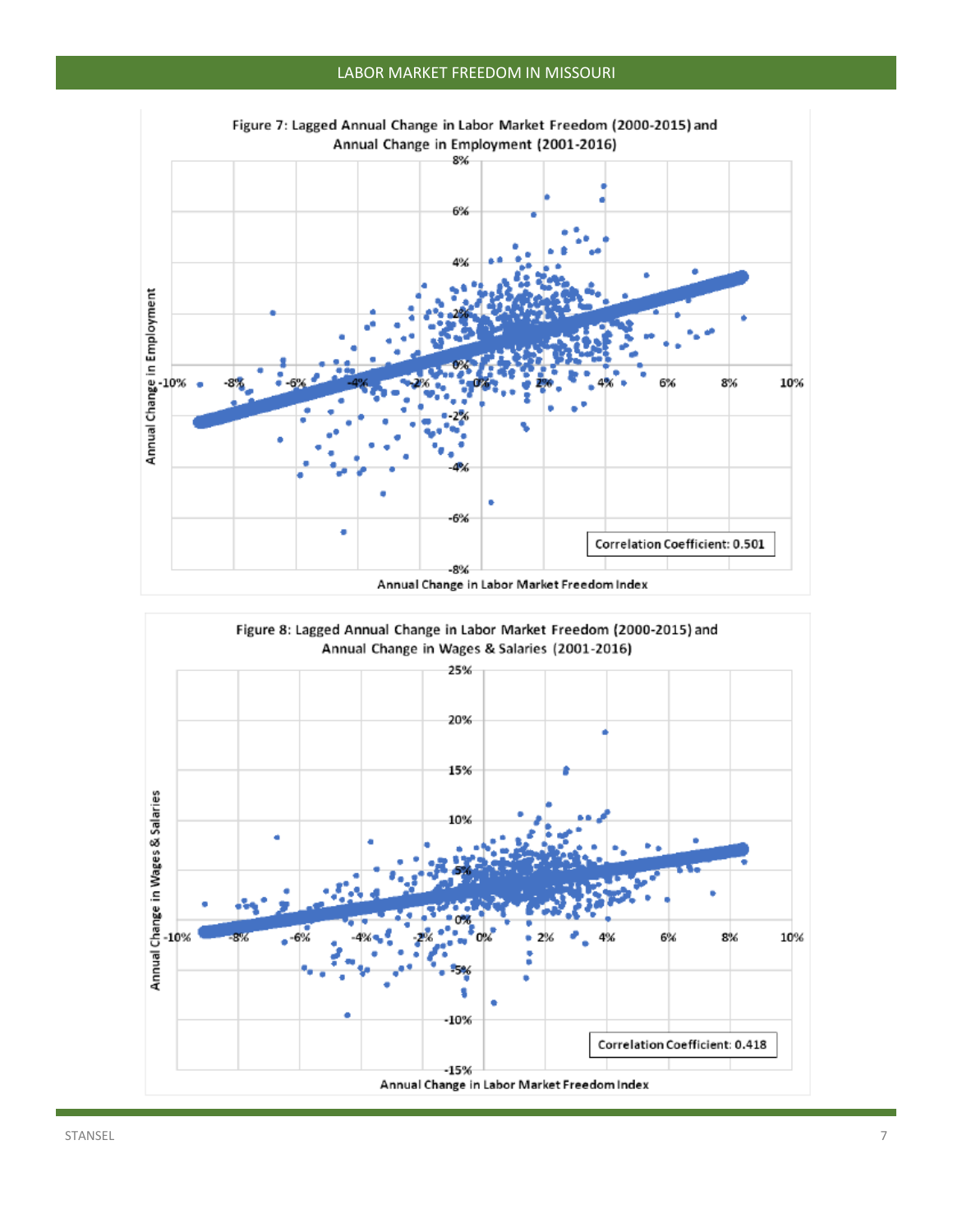## LABOR MARKET FREEDOM IN MISSOURI



| Figure 9: Lagged Annual Change in Labor Market Freedom (2000-2015) and |  |                               |  |  |
|------------------------------------------------------------------------|--|-------------------------------|--|--|
|                                                                        |  | Unemployment Rate (2001-2016) |  |  |

| Table 6. Economic Freedom in Missouri and Its Regional Neighbors |             |            |          |                                     |    |               |  |  |
|------------------------------------------------------------------|-------------|------------|----------|-------------------------------------|----|---------------|--|--|
|                                                                  | <b>EFNA</b> |            |          | F50S 2016.                          |    |               |  |  |
|                                                                  | 2017        |            | Regional | Economic<br>Freedom                 | US | Regional      |  |  |
|                                                                  | (2015)      | US         | rank     |                                     |    | rank          |  |  |
|                                                                  |             | data) Rank |          | $($ of 16 $)$ $(2014$ data $)$ Rank |    | $($ of 16 $)$ |  |  |
| Missouri                                                         | 7.32        | 13         |          | 0.11                                | 14 | б             |  |  |
| United States                                                    | 6.99        |            |          | $-0.04$                             |    |               |  |  |
| Midwest Average                                                  | 7.09        |            |          | 0.04                                |    |               |  |  |
| Neighboring State Average                                        | 7.07        |            |          | 0.06                                |    |               |  |  |

Table 7. Labor Market Freedom in Missouri and Its Regional Neighbors

|                                                                           | <b>EFNA</b><br>2017<br>(2015  | US<br>data) Rank | Regional<br>rank<br>$($ of 16 $)$ | F50S<br>2016<br>(2014)              | US<br>data) Rank | Regional<br>rank<br>$(\text{of } 16)$ |
|---------------------------------------------------------------------------|-------------------------------|------------------|-----------------------------------|-------------------------------------|------------------|---------------------------------------|
| Missouri<br>United States<br>Midwest Average<br>Neighboring State Average | 7.56<br>7.41<br>7.50.<br>7.44 | 17               |                                   | $-0.017$<br>0.001<br>0.015<br>0.028 | 27               | 12                                    |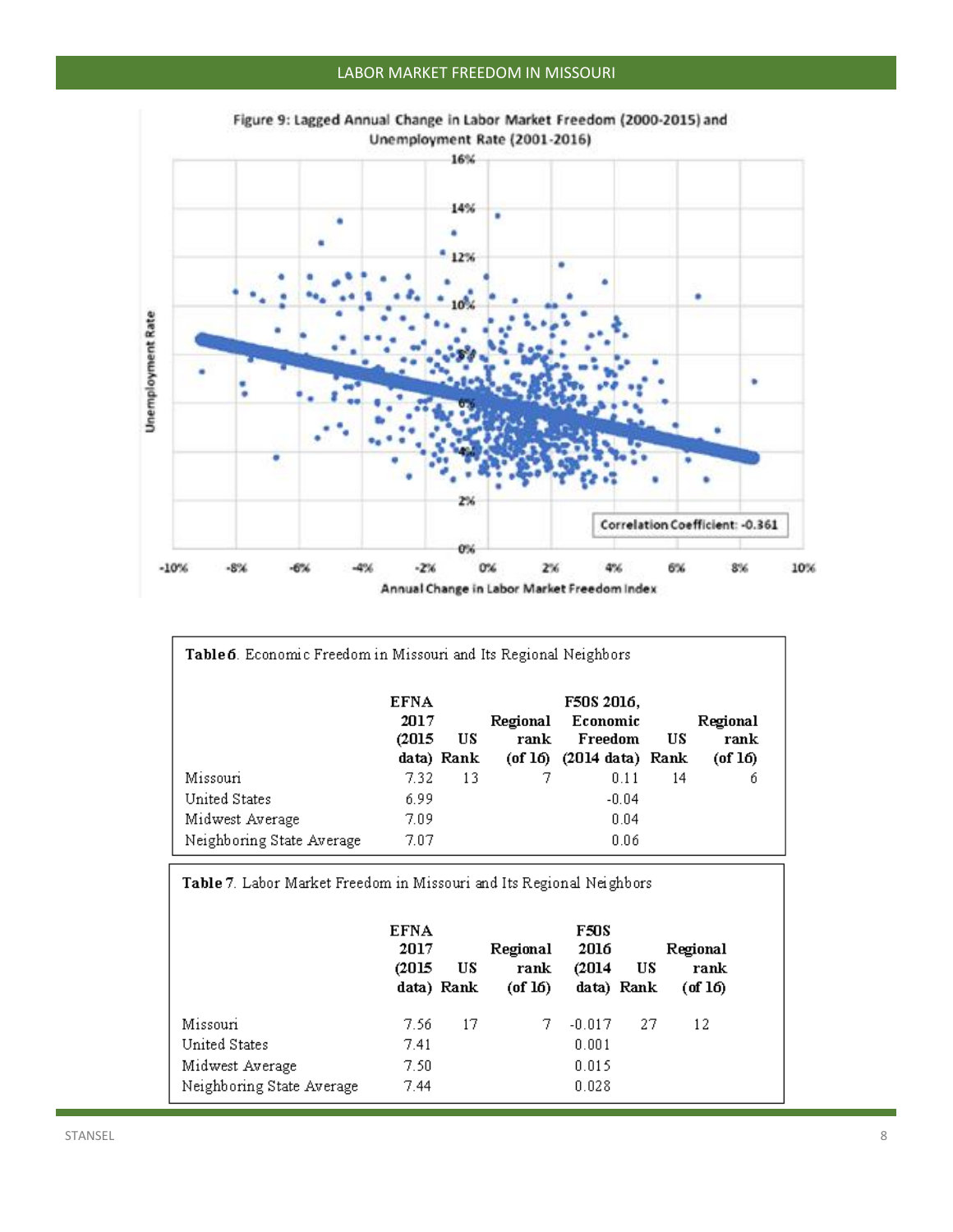The most recent EFNA's labor market freedom index, which employs the three different variables discussed in Section 2, ranks Missouri 17th, behind or tied with six of its 15 regional neighbors. However, the F50S, which utilizes eight different variables,<sup>22</sup> ranks Missouri only 27th, behind 11 of those 15 states. Table 7 provides the information specific to the labor market freedom measures. (Table A7 in the appendix lists all 16 states.) To gain a better perspective on the relative competitiveness of the Missouri labor market, we now look at each of the components to the labor market freedom index.

#### *Minimum Wage*

Both indexes incorporate a measure for the state-level minimum wage. Minimum wages are what economists call a "price floor." To have any effect, they must be set above the market-determined wage. They have a negative effect on labor markets when they raise the wage of low-skilled labor higher than the market wage for such labor before the minimum was imposed. This higher wage induces employers to hire fewer hours of low-skilled labor than they would have otherwise. While imposing this higher-than-market minimum wage could benefit existing workers by raising their hourly wage, there are often other changes, such as fewer hours, fewer fringe benefits, etc., that tend to offset that increase. Furthermore, the quantity effect—how many jobs are lost due to the higher wage—is difficult to observe because it usually involves delayed hiring of new workers as opposed to firing of existing workers. Finally, the minimum wage is a rather blunt instrument to help increase the economic well-being of low-skilled workers. It provides the higher wage to all workers regardless of their economic circumstance. Many minimum wage workers are high school or college students seeking to earn some extra spending cash, not exactly the same as those in need of a wage subsidy to put food on the table.

Regardless, all minimum wages involve erecting an unnecessary and burdensome barrier between employees and employers in their efforts to voluntarily engage in mutually beneficial transactions. And, they tend to harm the lowest-skilled workers, the very people they are intended to help, by making it much more

difficult to get onto the first rung of the ladder of economic success. Table 8 shows how Missouri's minimum wage compares with the national average and that of its nearby-states.

Missouri's 2018 minimum wage of \$7.85 is 8.3% higher than the federal minimum wage of \$7.25. However, there are 28 other states that also exceed that level, 27 of which also exceed Missouri's wage. (Details are provided in Appendix Table A8.) Having only the  $28<sup>th</sup>$ highest minimum wage puts Missouri in the middle of the pack both nationally and amongst its regional neighbors. Eight of the 15 nearby states use the lower federal minimum wage; seven of them have higher minimum wages than Missouri.

Because income levels and cost of living vary across states, the minimum wage level alone does not provide a good way to assess the restriction it places on labor markets. For example, the federal minimum wage of \$7.25 is much less burdensome in wealthy states, where market wages would often be above that amount without the law, than it is in poor states. That is, if the prevailing market wage is \$7.50, a minimum wage of \$7.25 is not binding. It does not affect the ability of most workers and employers to voluntarily contract, though it would adversely impact the lowest skilled workers, essentially rendering them unemployable.

In contrast, if the prevailing market wage in a lower-cost area is only \$6.50, a minimum wage of \$7.25 *is* binding. It would significantly curtail the ability of many workers and employers to engage in trade. One of the consequences of this is that workers can sometimes be replaced by machines, as is done with self-checkout in retail stores and self-ordering kiosks in fast-food restaurants. To adjust for that variance in the degree to which a minimum wage is binding, the EFNA measures full-time minimum wage income in each state as a percentage of their per capita personal income.

As is shown in Table 8, a full-time minimum wage income in Missouri would be 36.7% of per capita personal income in 2017, the 23rd highest in the nation. While this ranks Missouri worse nationally than on the unadjusted minimum wage, amongst its 15 regional neighbors it ranks the same on this measure  $(8<sup>th</sup>)$ . That is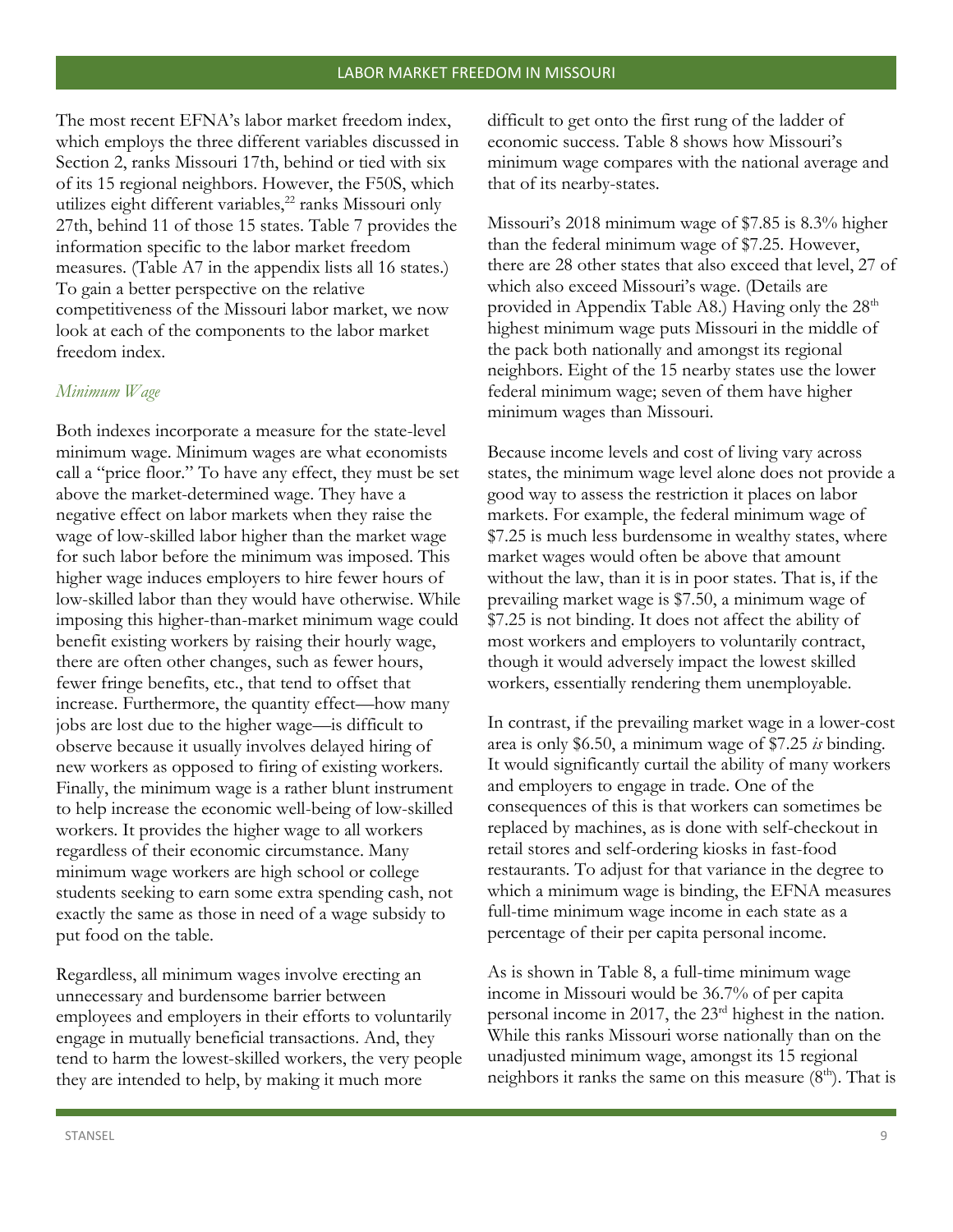down from a peak low of  $31.4\%$  in 2006 (30<sup>th</sup> highest nationally and  $10<sup>th</sup>$  highest regionally), in part because Missouri's minimum wage has increased over 52 percent over the past decade. If that trend continues, Missouri will continue to put itself at a greater and greater competitive disadvantage with its neighbors.

#### *Government employment*

Table 9 shows how Missouri compares on the number of state and local government employees as a percentage of total employment in the state. This captures the extent to which the government competes with private sector employers for workers. Missouri's 10.3% is below the U.S. and regional averages, ranking only 29<sup>th</sup> highest and 10<sup>th</sup> highest, respectively. However, in the first year of the EFNA dataset, they fared much better, ranking  $47<sup>th</sup>$  and  $16<sup>th</sup>$ .

## *Right to Work*

In states that have Right to Work (RTW) laws, employees have the freedom to decide whether or not to join a labor union. This is an important element of labor market freedom. An RTW law was passed in Missouri in 2017, but it has been held up by a successful petition drive to send it to the voters for approval.<sup>23</sup> So, even though technically Missouri has not yet enacted such a law, all of its eight immediate neighbors have. Of its 15 regional neighbors only three other states do not have a

RTW law on their books (Illinois, Minnesota, and Ohio). $^{24}$ 

Instead of a binary (i.e., "yes or no") variable for RTW laws, the EFNA uses a measure of union density to provide a more precise measure of how unions impact labor markets. The data is provided by Hirsch and McPherson (2003) and is updated annually on their website.<sup>25</sup> For Missouri the percentage of workers

| Table 9. Government Employment Share in Missouri and Its Regional Neighbors |                                                                                   |            |                                   |  |  |  |  |  |
|-----------------------------------------------------------------------------|-----------------------------------------------------------------------------------|------------|-----------------------------------|--|--|--|--|--|
|                                                                             | Government<br>Employment as a<br>Percentage of Total<br>State Employment,<br>2015 | US<br>Rank | Regional<br>rank<br>$($ of 16 $)$ |  |  |  |  |  |
| Missouri                                                                    | 10.3%                                                                             | 29         | 10                                |  |  |  |  |  |
| United States Average                                                       | 10.8%                                                                             |            |                                   |  |  |  |  |  |
| Midwest Average<br>Neighboring State Average                                | 10.7%<br>11.3%                                                                    |            |                                   |  |  |  |  |  |

Table 10. Union Density in Missouri and Its Regional Neighbors

|                           | Percentage of<br>Workers Covered<br>by a Collective<br>Bargaining<br>Agreement, 2015 Rank | US | Regional<br>rank<br>$($ of $16)$ |
|---------------------------|-------------------------------------------------------------------------------------------|----|----------------------------------|
| Missouri                  | 9.8%                                                                                      | 29 | 9                                |
| United States Average     | 11.5%                                                                                     |    |                                  |
| Midwest Average           | 11.6%                                                                                     |    |                                  |
| Neighboring State Average | $8.0\%$                                                                                   |    |                                  |

Table 11. Occupational Licensing in Missouri and Its Regional Neighbors

|                           | IJ<br>Index<br>US<br>Rank* | Number of<br>102 Lower<br>Income<br>Occupations Average<br><b>Licensed</b> | Fees  | Average<br><b>Estimated</b><br>Calendar<br>Days Lost |
|---------------------------|----------------------------|----------------------------------------------------------------------------|-------|------------------------------------------------------|
| Missouri                  | 22                         | 37                                                                         | \$179 | 348                                                  |
| United States Average     |                            | 54.7                                                                       | \$267 | 375.6                                                |
| Midwest Average           |                            | 46.2                                                                       | \$189 | 252.2                                                |
| Neighboring State Average |                            | 48.8                                                                       | \$179 | 292.4                                                |

Notes: \*1=most burdensome, 50=least burdensome

covered by a collective bargaining agreement is 9.8%.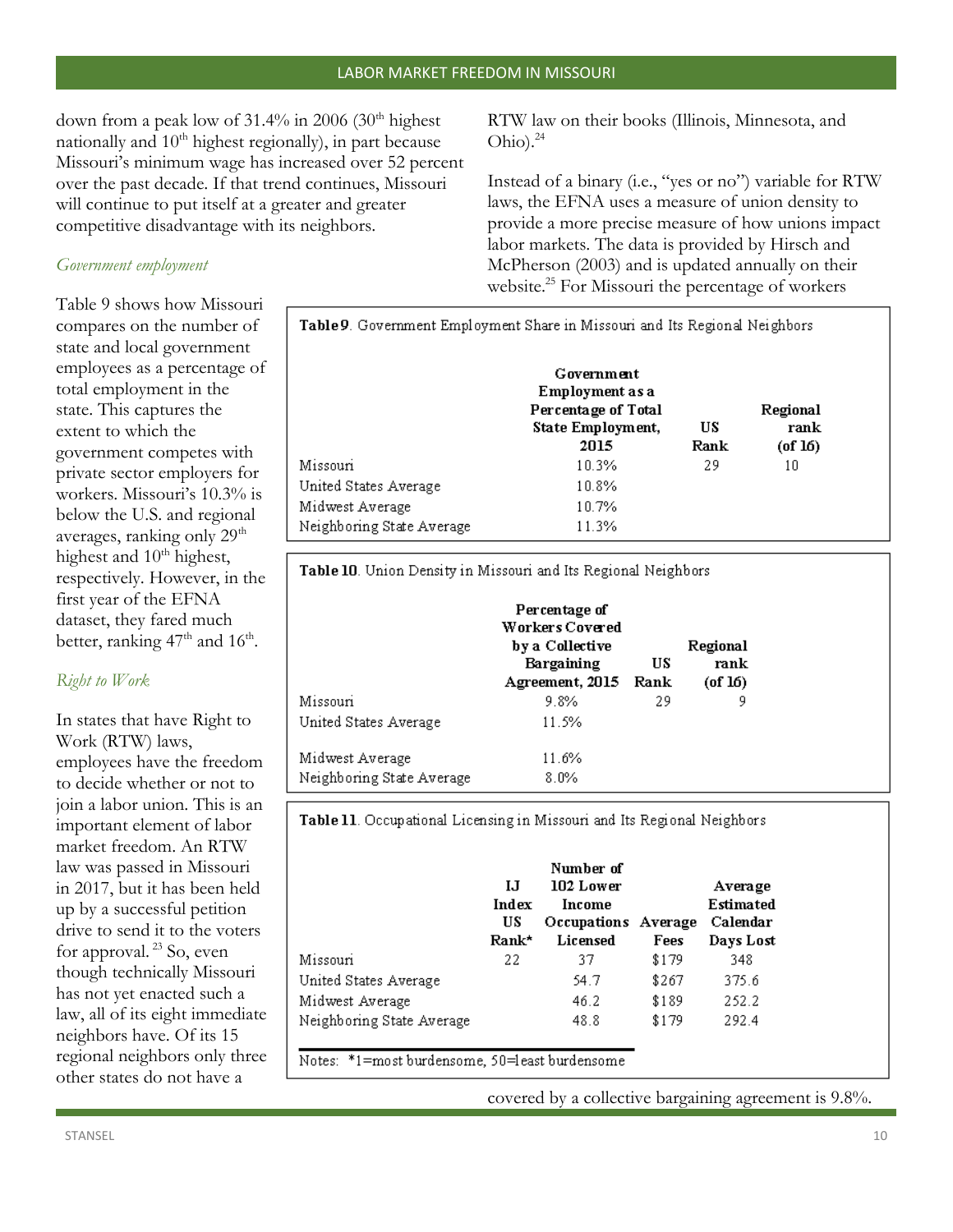As reported in Table 10, this is below the U.S. and Midwest averages, but substantially above the 8.0% average amongst Missouri's immediate neighbors. (See Appendix Table A10 for details.)

#### *Occupational licensing*

Licensing is another way that government policies can impose restrictions on workers' labor market freedom. One way they do so is by making it more difficult for workers to change careers when they lose their job. They also sometimes make it harder for ex-criminals to re-enter the work force, thus creating a major barrier to finding work and avoiding recidivism.<sup>26</sup> In fact, Hall, Harger, and Stansel's (2015) findings confirmed this: recidivism rates in states were negatively associated with economic freedom and even more strongly so with labor market freedom.<sup>27</sup> Requiring a government license is not the only way to protect public safety, nor is it necessarily the best way. For example, private certification, inspections, and consumer reviews (such as those on Angie's List and Yelp) can all help to prevent unqualified workers from harming consumers.

The Institute for Justice (IJ) has produced a state-level index that measures the burdensomeness of licensing restrictions on 102 lower-income occupations, "jobs that can offer opportunities for upward mobility to those of modest means, such as cosmetologist, auctioneer, athletic trainer, landscape contractor and massage therapist."<sup>28</sup> It finds that on average these laws require passing one exam, paying over \$260 in fees, and accruing almost one full year of education and experience. While some restrictions are an attempt to address health and safety concerns, others appear to be outright attempts to restrict competition from new entrants into the market. For example, Missouri requires hair braiders to have a cosmetology or barber license, despite the fact that they engage in neither cosmetology nor hair-cutting.<sup>29</sup> As Table 11 shows, the 2017 edition of the IJ study finds that Missouri has the 22<sup>nd</sup> most burdensome licensing laws, worse than 10 of its 15 regional neighbors (see Appendix Table A11). The first edition (from 2012) ranked Missouri 35<sup>th</sup> (i.e., *less* burdensome) so things are trending in the wrong direction.<sup>30</sup>

#### *State tax laws*

Finally, state tax laws can also impact labor markets. High personal income tax rates can negatively affect individuals' incentives to work and high taxes on employers -- such as corporate income taxes and unemployment insurance taxes -- can negatively affect their ability to expand and hire new workers. According to the Tax Foundation, Missouri's 2018 top personal income tax rate of 5.9% exceeds that of nine of its 15 regional neighbors.<sup>31</sup> Even Illinois has a lower rate (4.95%) and has one flat rate, which compares favorably to Missouri's 10-bracket progressive tax system. Of course, the income level at which that top bracket applies is important too. In Missouri, the top bracket applies to all taxable income above \$9,072 in 2018, which makes the comparison even worse. At that income level, Missouri's tax rate exceeds every single one of its 15 regional neighbors.

Missouri's corporate income tax rate of 6.25% is higher than seven of its 15 regional neighbors, $32$  in part because of a plethora of tax incentives that narrow the tax base.<sup>33</sup> However, as Hafer and Wall (2017) conclude, determining the burden of taxes on employers is much more complicated than just examining tax rates. $34$  A more accurate approach is to examine "effective tax burdens," which take into account the tax base as well as the rates. They find that the effective tax burden on employers in Missouri is considerably higher than other rankings indicate. That disparity is problematic for Missouri's economy.

#### **6. PRESCRIPTION FOR POLICY REFORM**

Given that most states' economies are performing better than Missouri's, the state's policy makers can learn from what other states have done to make their economies more successful. Our focus in this paper is on policies that directly impact labor markets, but that is not meant to suggest that there are no other policy areas in which Missouri could improve.

Missouri's current minimum wage of \$7.85 is above the federal level and higher than 22 other states, including eight of Missouri's 15 regional neighbors. When adjusted for state per capita personal income, Missouri's minimum wage is higher than 27 other states (and eight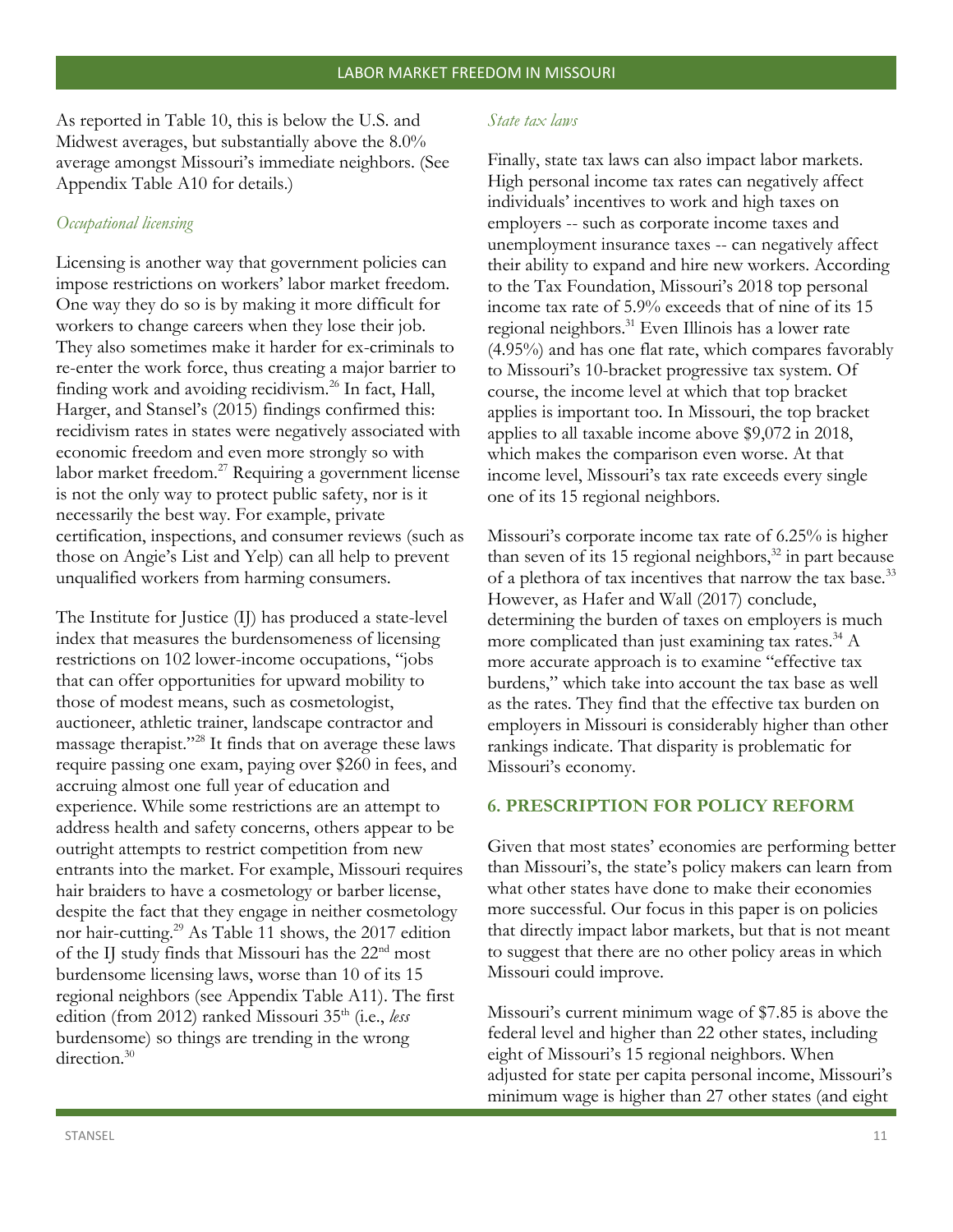regional neighbors). A ballot initiative has been submitted for November 2018 that would raise it to \$12.00 by 2023, increasing in increments, to \$8.60 in 2019 and then by  $$0.85$  per year until 2023.<sup>35</sup> While numerous other states are considering similar increases, that \$12 would currently give Missouri the highest minimum wage in the country (ahead of Washington's \$11.50 and California and Massachusetts' \$11). Even the increase to \$8.60 would give Missouri a higher minimum wage than 30 other states, including 11 of its 15 regional neighbors. To avoid further damage to lowskilled workers, Missouri should abolish its minimum wage or at least lower it to the federal level; 21 other states take that approach, including 8 of Missouri's regional neighbors. Not acting will continue to make Missouri's labor market less attractive to current and potential employers relative to many other states.

While the relative size of Missouri's public sector is below average, it is trending in the wrong direction. Furthermore, every state has the potential for reductions in unneeded bureaucracy. Missouri's labor markets would be freer (and more competitive) if it reduced the number of public sector workers relative to the total state workforce.

In states like Missouri that lack Right to Work (RTW) laws, workers lack the freedom to decide whether or not to join a labor union (if one exists at their place of employment). All eight of Missouri's bordering states have an RTW law, and all but three of its 15 regional neighbors do. Though a Right to Work law was passed in 2017 in Missouri, labor organizations successfully petitioned to have the measure sent to the voters for approval. <sup>36</sup> That vote will occur in the fall of 2018, the same time as the vote to raise the minimum wage. The passage of a Right to Work law and a rejection of the increase in the minimum wage would help make Missouri more competitive with its neighbors.

One of Missouri's neighbors, the state of Nebraska, was ranked by the Institute for Justice as having the least burdensome occupational licensing restrictions for 102

low-income occupations.<sup>37</sup> Nevertheless, Nebraska has made strides in recent years to reduce that burden even further by eliminating or loosening the restrictiveness of individual licenses. In April 2018, Nebraska passed a more comprehensive law that the *Wall Street Journal* Editorial Board called "a model for licensing reform."<sup>38</sup> Among other provisions, it will require legislators to examine one-fifth of the licenses every year in an effort to eliminate or make less restrictive those that are unnecessarily burdensome. Similar measures are being considered in Colorado, Louisiana, and Ohio.<sup>39</sup> Given that Missouri has the 22nd most burdensome occupational licensing system, implementing a reform similar to Nebraska's would be a great step forward in making the state's labor market more free.

Lowering taxes is another way that Missouri could improve its labor markets. Its personal income tax rates are particularly high compared to its neighbors. Missouri's corporate income tax rate is also problematically high, in part due to an unusually narrow tax base. Those high income taxes put the state at a competitive disadvantage, especially since some of Missouri's regional neighbors have been reducing those taxes in recent years.<sup>40</sup> Missouri should follow suit. With both income taxes, the ideal strategy would be to eliminate loopholes, thereby broadening the tax base, which would enable the tax rates to be substantially reduced. The personal income tax also ought to be changed from a 10-rate progressive system to a one-rate flat tax, like three of its regional neighbors (Illinois, Indiana, and Michigan) and like Missouri's corporate income tax.

Implementing these reforms would make Missouri's labor markets more free. Given that previous researchers have found the economic prosperity of states to be positively associated with the extent to which their labor markets are free of excessive government restrictions, these reforms should also lead to an improved economy. Since Missouri's economy has been lagging behind in recent years, that would be a welcome change for the Show Me State.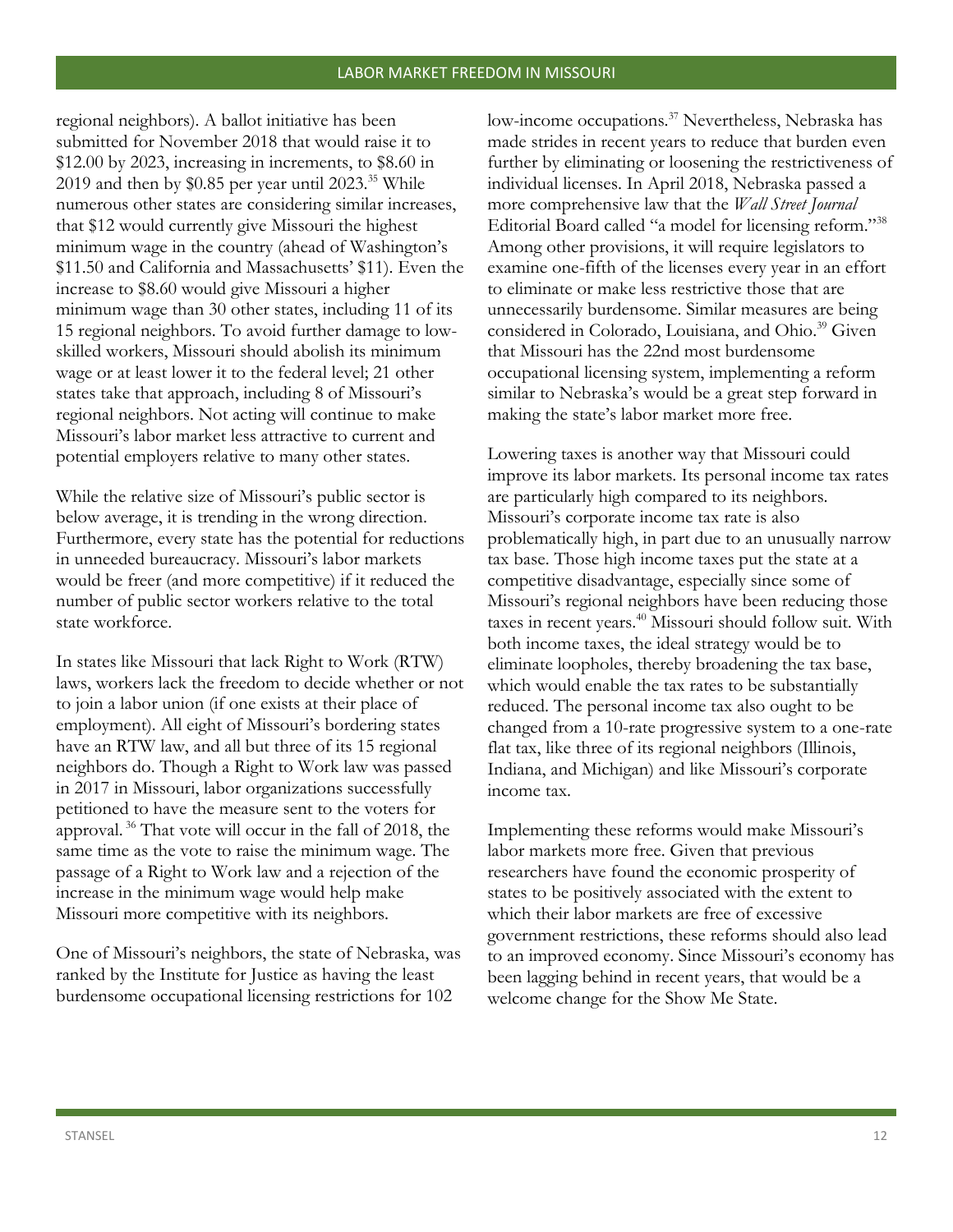#### **NOTES**

1 James Gwartney, Robert Lawson, and Walter Block. *Economic Freedom of the World, 1975–1995*. Vancouver: Fraser Institute, 1996.

2 James Gwartney, Robert Lawson, and Joshua Hall. *Economic Freedom of the World: 2017 Annual Report*. Vancouver: Fraser Institute, 2017.

<sup>3</sup> Dean Stansel, Jose Torra, and Fred McMahon. *Economic Freedom of North America 2017*. Vancouver: Fraser Institute, 2017.

<sup>4</sup> Dean Stansel and Meg Patrick Tuszynski. "Sub-national Economic Freedom: A Review and Analysis of the Literature." *Journal of Regional Analysis and Policy*. Forthcoming.

<sup>5</sup> Dean Stansel. "U.S. Metropolitan Area Economic Freedom Index." Unpublished working paper, 2018.

<sup>6</sup> Total employment data comes from the broader measure from the Bureau of Economic Analysis, not the narrower "non-farm employment" measure from the Bureau of Labor Statistics.

<sup>7</sup> Throughout this report, the term "regional neighbors" will be used to describe these 15 states. The 11 states in the Midwest region, as defined by the U.S. Census Bureau are Indiana, Michigan, Minnesota, North Dakota, Ohio, South Dakota, Wisconsin, Illinois, Iowa, Kansas, and Nebraska, the latter four of which border Missouri. The other four of the 15 states are the following states in the South region that also border Missouri: Arkansas, Kentucky, Oklahoma, and Tennessee. Individual state data for this and remaining tables is available upon request.

<sup>8</sup> Stansel and Tuszynski. "Sub-national Economic Freedom," Op cit.

<sup>9</sup> Thomas A. Garrett and R.M. Rhine, "Economic Freedom and Employment Growth in US States," *Federal Reserve Bank of St. Louis Review,* 93, No. (2011), 1-18.

<sup>10</sup> Richard J. Cebula and Gigi Alexander, "An Exploratory Empirical Note on the Impact of Labor Market Freedom on the Female Labor Force Participation Rate in the US," *Applied Economics Letters*, 22 No. 8 (2015): 632-36.

<sup>11</sup> Crystal Wong and Dean Stansel, "An Exploratory Empirical Note on the Relationship between Local Labor Market Freedom and the Female Labor Force Participation Rate in US Metropolitan Areas," Empirical Economics Letters, 15, No. 11 (2016), 1095-1100.

<sup>12</sup> Lauren R. Heller and E. Frank Stephenson, "Economic Freedom and Labor Market Conditions: Evidence from the States," *Contemporary Economic Policy,* 32, No. 1 (2014): 56- 67.

<sup>13</sup> Lauren R. Heller and E. Frank Stephenson, "Economic Freedom, Homeownership, and State Labor Market Conditions," *Journal of Entrepreneurship and Public Policy,* 4, No. 2 (2015): 142-151.

<sup>14</sup> R.W. Hafer, "On the Relationship between Economic Freedom and Entrepreneurship." In Cebula, Hall, Mixon and Payne, eds., *Economic Behavior, Economic Freedom and Entrepreneurship*, (Edward Elgar Publishing, 2015).

<sup>15</sup> Russell Sobel, "Testing Baumol: institutional quality and the productivity of entrepreneurship," *Journal of Business Venturing*, 23, No. 6 (2008), 641-655.

<sup>16</sup> Joshua C. Hall and Russell S. Sobel, "Institutions, entrepreneurship and regional differences in economic growth," *Southern Journal of Entrepreneurship*, 1, No. 1 (2008): 70-96.

Travis Wiseman and Andrew T. Young, "Economic freedom, entrepreneurship and income levels: some US state-level empirics," *American Journal of Entrepreneurship*, 1, (2013): 104-124.

<sup>17</sup> David Neumark, JM Ian Salas, and William Wascher, "More on Recent Evidence on the Effects of Minimum Wages in the United States," *IZA Journal of Labor Policy,* 3, no. 24 (2014): 1- 26.

<sup>18</sup> Robert Krol and Shirley Svorny, "Unions and Employment Growth: Evidence from State Economic Recoveries," *Journal of Labor Research,* 28, No. 3 (2007): 525–35.

 $19$  A one-year lag is used because changes in policies take time to have an effect.

<sup>20</sup> William Ruger and Jason Sorens, *Freedom in the 50 States,* Washington, DC: Cato Institute, 2016.

 $21$  It should be noted that the F50S uses a different scoring system. Rather than a 0 to 10 index, they score the states relative to the 50-state average, so scores can be either negative (for lessfree than average) or positive (for more-free than average).

 $22$  Those eight variables are measures of: 1) General right-towork law; 2) Short-term disability insurance; 3) Workers' compensation coverage regulations; 4) Workers' compensation funding regulations; 5) Minimum wage; 6) Employer verification of legal status; 7) Employee anti-discrimination law; and 8) Paid family leave.

<sup>23</sup> [http://www.stltoday.com/news/local/govt-and-politics/plan-to](http://www.stltoday.com/news/local/govt-and-politics/plan-to-move-missouri-s-right-to-work-vote-to/article_f6b3e253-6c91-5b9b-baf4-5e8a3eb7d61c.html)[move-missouri-s-right-to-work-vote-to/article\\_f6b3e253-6c91-](http://www.stltoday.com/news/local/govt-and-politics/plan-to-move-missouri-s-right-to-work-vote-to/article_f6b3e253-6c91-5b9b-baf4-5e8a3eb7d61c.html) [5b9b-baf4-5e8a3eb7d61c.html](http://www.stltoday.com/news/local/govt-and-politics/plan-to-move-missouri-s-right-to-work-vote-to/article_f6b3e253-6c91-5b9b-baf4-5e8a3eb7d61c.html) Accessed on 4/29/18

<sup>24</sup> <http://www.nrtw.org/right-to-work-states/> Accessed on 5/5/18.

[http://www.ncsl.org/research/labor-and-employment/right-to](http://www.ncsl.org/research/labor-and-employment/right-to-work-laws-and-bills.aspx)[work-laws-and-bills.aspx](http://www.ncsl.org/research/labor-and-employment/right-to-work-laws-and-bills.aspx)

<sup>25</sup> Barry T. Hirsch and David A. Macpherson, "Union Membership and Coverage Database from the Current Population Survey: Note," *Industrial and Labor Relations*